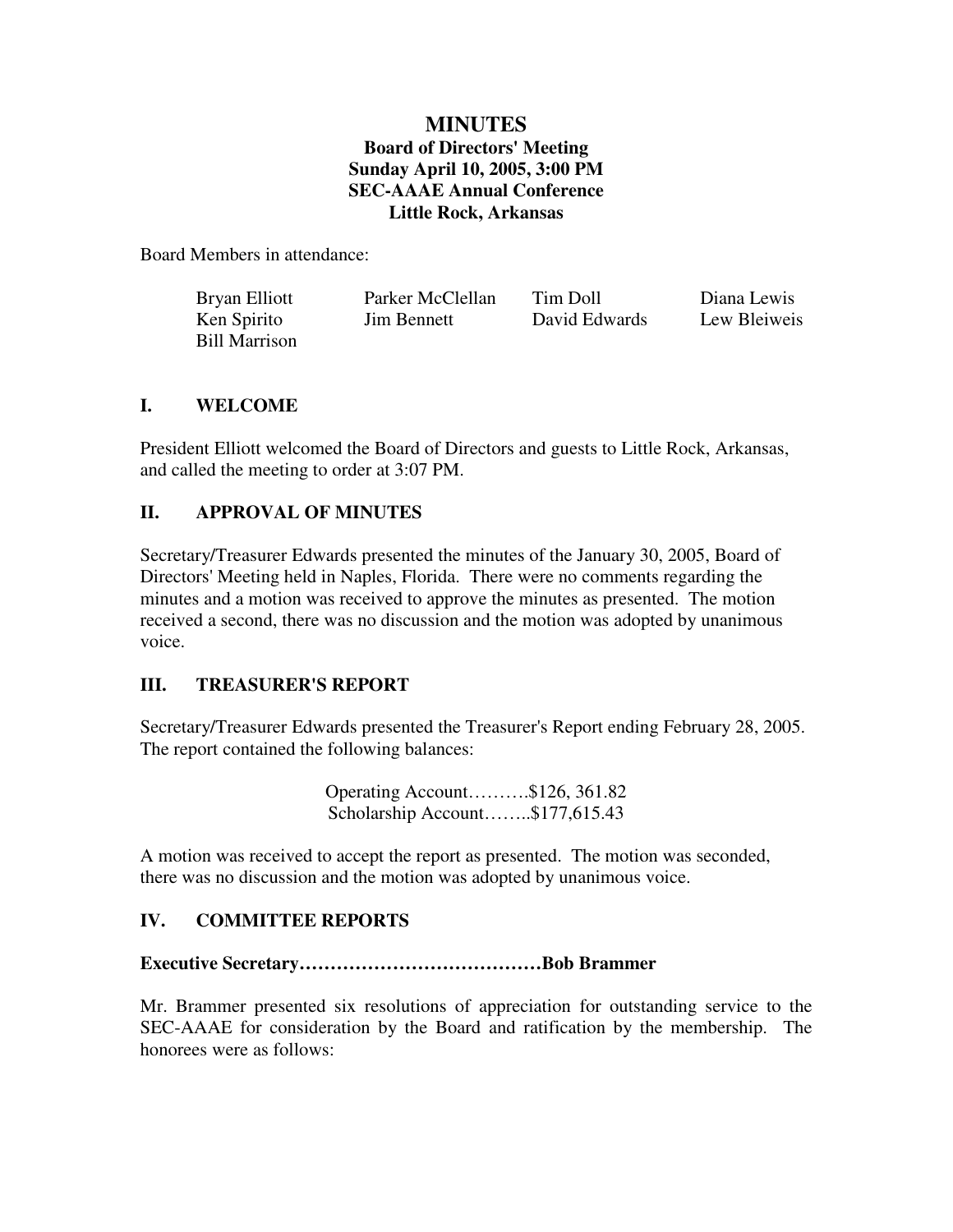Mr. Bryan O. Elliott, President 2004-2005 Mr. Greg Herning, General Manager, The Peabody Little Rock Mr. Timothy M. Doll, 2005 Annual Conference Committee Chairman Honorable Jim Dailey, Mayor of the City of Little Rock, Arkansas Dr. Carl Johnson, Chairman, Little Rock Municipal Airport Commission Ms. Jennifer Conrad Mitchell, Director of Catering & Conference Services

A motion was received and seconded to approve the block of resolutions. There was no discussion and the motion was approved by unanimous voice.

By consensus, the Board agreed to allow Mr. Brammer to transfer funds in accordance with the SEC-AAAE Investment Policy on or after July 1, 2005, in order to correspond with the end of the fiscal year.

Mr. Brammer noted he had not added the Nominations Committee Report to the agenda and asked the Board to make the appropriate handwritten notation to their agendas.

| 2005 NAC RepresentativesBill | Marrison                |
|------------------------------|-------------------------|
|                              | <b>Parker McClellan</b> |
|                              | <b>Scott Brockman</b>   |

Ms. Kelly Johnson noted the conference would be held in Tampa, Florida, and precise dates and hotel location may be announced during the course of the General Membership Meeting to be held in Seattle, Washington, during the AAAE Annual Conference.

#### **2005 SEC-AAAE Finance & Administration Conference…………………………Chris Browne, Co-Chairman Diana Lewis, Co-Chairman**

Ms. Lewis reported the accounting process for the 2005 Finance and Administration Conference had not been completed as of this date.

#### **2006 SEC-AAAE Finance & Administration Conference………………………….Diana Lewis, Madam Chairman Mike Landguth, Vice Chairman**

Ms. Lewis reported planning for the 2006 Finance and Administration Conference was underway and the Jacksonville International Airport was prepared to assist with sponsorships. She added Joan Lowden with AAAE was in search of an appropriate Jacksonville, Florida, hotel to host the event and dates during the first week of March were under consideration.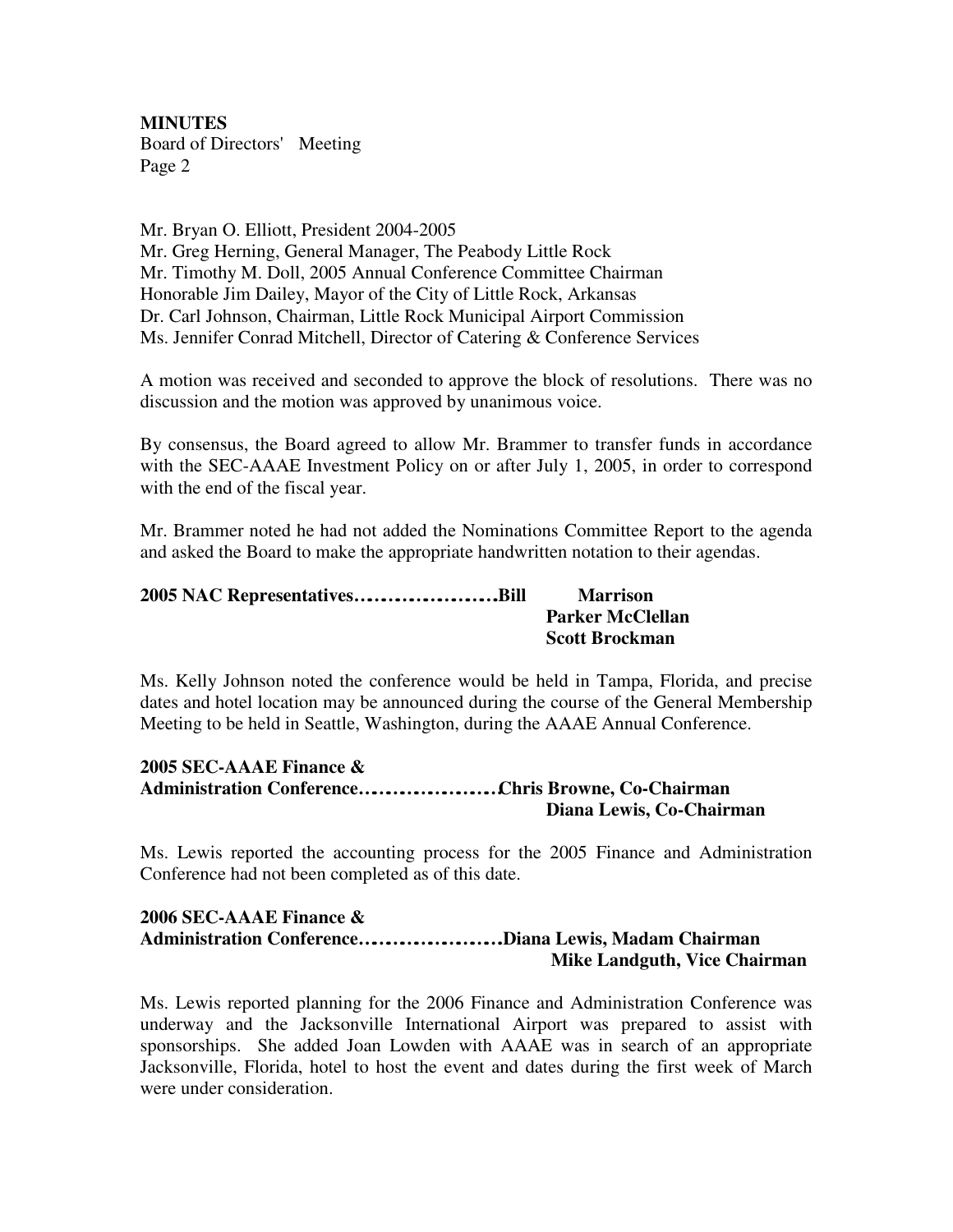### **2005 SEC-AAAE Annual Conference……………..Tim Doll, Chairman**

Mr. Doll welcomed the group to his hometown of Little Rock, Arkansas, and assured the group if they had any needs that were unmet that they should contact him or a member of the Little Rock National Airport staff. He added that 232 individuals had registered for the conference and there was about a 50/50 split between corporate and airport personnel registered. Mr. Doll reported 29 exhibit booths had been rented and he probably could have filled at least five more. He asked those present to encourage the attendees to attend the last evening event because he had obtained five pairs of airline tickets to be given as door prizes during the event. He added that he expected to clear \$40-\$50 thousand on this conference which will support the annual budget expenses and scholarship programs.

### **2006 SEC-AAAE Annual Conference……………Tommy Bibb, Chairman**

Mr. Bibb reported planning for the 2006 Annual Conference was progressing and a short Conference Committee Meeting would follow this Board meeting. Mr. Bibb noted that the conference was slated for May 21-23, 2006, at the Lowes Vanderbuilt Plaza with room rates of approximately \$155 per night, double occupancy.

### **2007 SEC-AAAE Annual Conference…………….Chuck Henderson, Chairman**

Mr. Henderson reported that the conference hotel was now under construction and he did not anticipate any problems with the completion of the facility by conference time. He added he is currently looking at a timeframe around the end of April or first of May 2007, to book the hotel. Mr. Henderson reported the internationally recognized Ruth's Chris Steakhouse had signed on as the restaurant provider for the hotel and he felt some might find this location a dining attraction. He added that although there were other hotels in Columbia that could have accommodated the conference in 2006, the conference committee determined this facility provided the very best venue for the event because the hotel is in the vicinity of two coliseums and the city's art center. Hotel rates are currently being negotiated.

### **2008 SEC-AAAE Annual Conference……………. Lew Bleiweis, Chairman**

Mr. Bleiweis reported the Conference is slated for April 13-15, 2008 at the Marriott Downtown Louisville at a room rate of \$145-\$175. He added the hotel is attached to the convention center and the location will add to the convenience of the venue. Mr. Bleiweis has listed the conference with the AAAE Calendar of Events and local attractions are being reviewed for spousal programs and conference entertainment.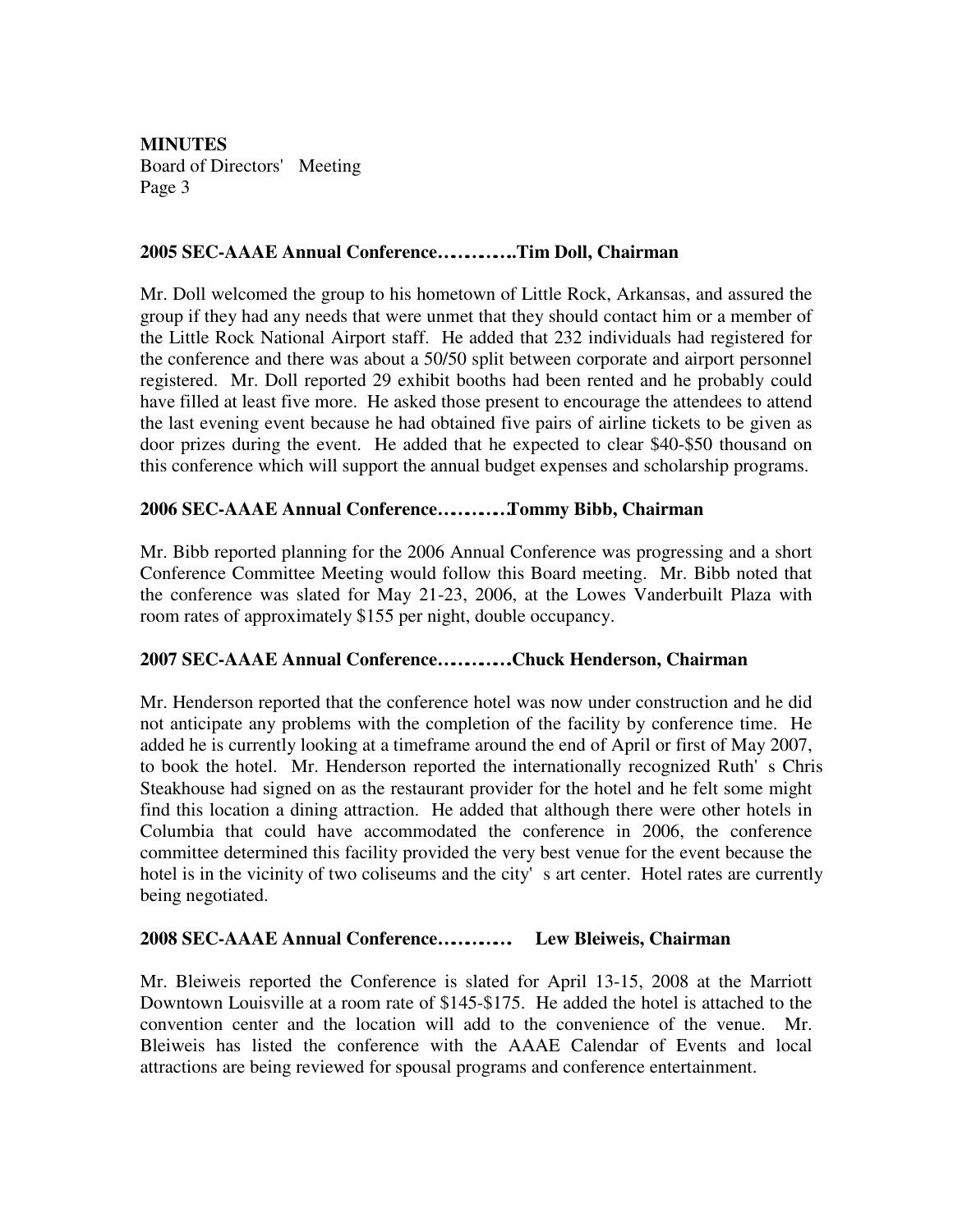#### **Professional Education Committee……………..Ken Spirito, Chairman**

Mr. Spirito reported three candidates faced their oral exams during the course of this meeting and two passed. Mr. Clay Garrett of Atlanta, Georgia, and Mr. Jim Foster of Gulfport, Mississippi, were named the Chapter's newest AAE's. MrSpirito thanked those individuals who had assisted him with the oral exams. Mr. Spirito noted a Board of Examiners retreat was held recently where the entire AAE process was discussed with emphasis on stimuli for candidates to complete the thesis. The writing of the thesis seems to be a roadblock to beginning the AAE process for a number of candidates.

#### **A.A.E. Mentoring Committee……………………Tommy Bibb, Chairman**

Mr. Bibb noted that following considerable deliberation he recommended consolidating the AAE Mentoring Committee as a function of the Scholarship Committee.

## **Scholarship Committee…………………………..Ken Spirito, Co-Chairman Lew Bleiweis, Co-Chairman**

Mr. Bleiweis reported the Committee had budget approval for four (4) annual scholarships, two of which were dedicated to Auburn University and two were "open" to other approved learning institutions in the Southeastern United States. Mr. Bleiweis noted there was a considerable problem in encouraging students to apply for the scholarships. Mr. Bleiweis offered an alternate use of scholarship funds to support continuing education of SEC-AAAE members through courses such as the ACE and CM Programs. He added that such a proposal would require a bylaws change. Following a brief discussion, Mr. Brammer reminded the Board the fiduciary responsibility for the SAMA/SEC-AAAE Scholarship Foundation and its continuation of the program for its original purpose was part and parcel of the merger agreement with the Southeastern Airport Managers' Association (SAMA) some years ago. Mr. Brammer expressed his concern that alterations of the SAMA/SEC-AAAE Scholarship Foundation bylaws for any purpose other than SAMA's original intent may be considered a breach of the merger agreement. Additional discussion ensued but no action was proposed. Mr. Brammer offered to work with the Chapter's Webmaster to promote the Scholarship Program and the Professional Development Institute (PDI) on the Chapter's website.

# **Corporate Liaison Committee…………………...Heather Chaney, Co-Chairman Jim Bennett, Co-Chairman**

Ms. Chaney noted the Corporate Award of Excellence would be presented during the course of the Awards Luncheon on Tuesday, April 12, 2005.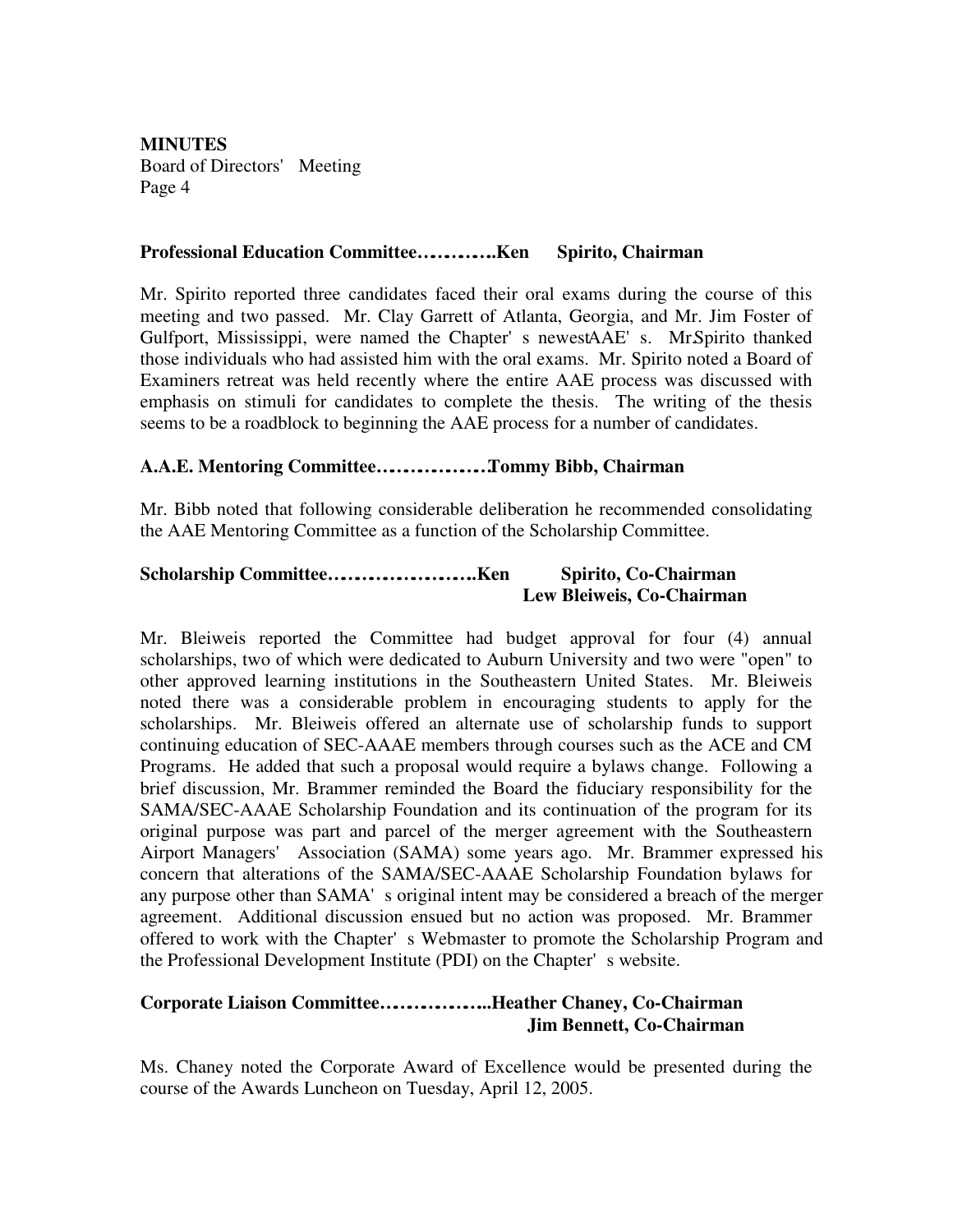#### **Nominations Committee………………………….Parker McClellan, Chairman**

Mr. McClellan, AAE, offered the following slate of officers and directors for the year 2005-2006:

|  | Mr. Bryan O. Elliott, AAE |
|--|---------------------------|
|  | Mr. Timothy M. Doll, AAE  |
|  | Mr. David N. Edwards, AAE |
|  | Mr. Lew Bleweis, AAE      |
|  | Mr. Ken Spirito, AAE      |
|  |                           |
|  |                           |
|  | Ms. Diana Lewis, AAE      |
|  | Mr. Scott Brockman, AAE   |
|  |                           |

A motion was presented to approve the slate of officers for ratification by the membership on April 11, 2005. The motion was seconded, there was no discussion, and the motion was adopted by unanimous voice.

Mr. McClellan, AAE, offered the following slate of individuals to serve on the AAAE Board of Directors:

| AAAE Secretary/Treasurer                  | Ms. Kelly Johnson, AAE |
|-------------------------------------------|------------------------|
| Board Member-at-Large (Mobility Position) | Mr. Jim Bennett, AAE   |
| Board Member-at-Large (Representing CM's) | Mr. Ben DeCosta, CM    |

President Elliott nominated Mr. Parker McClellan, AAE, to serve another term on the AAAE Board of Directors and as the Chapter's representative on the AAAE Nominating Committee.

A motion was presented to approve the slate of individuals for ratification by the membership on April 11, 2005. The motion was seconded, there was no discussion, and the motion was adopted by unanimous voice.

Mr. McClellan, AAE., thanked the members of his committee that included Ms. Sue Stevens, AAE, Mr. Larry Cox, AAE, and Mr. Patrick Graham, AAE, for their contributions to the committee's work.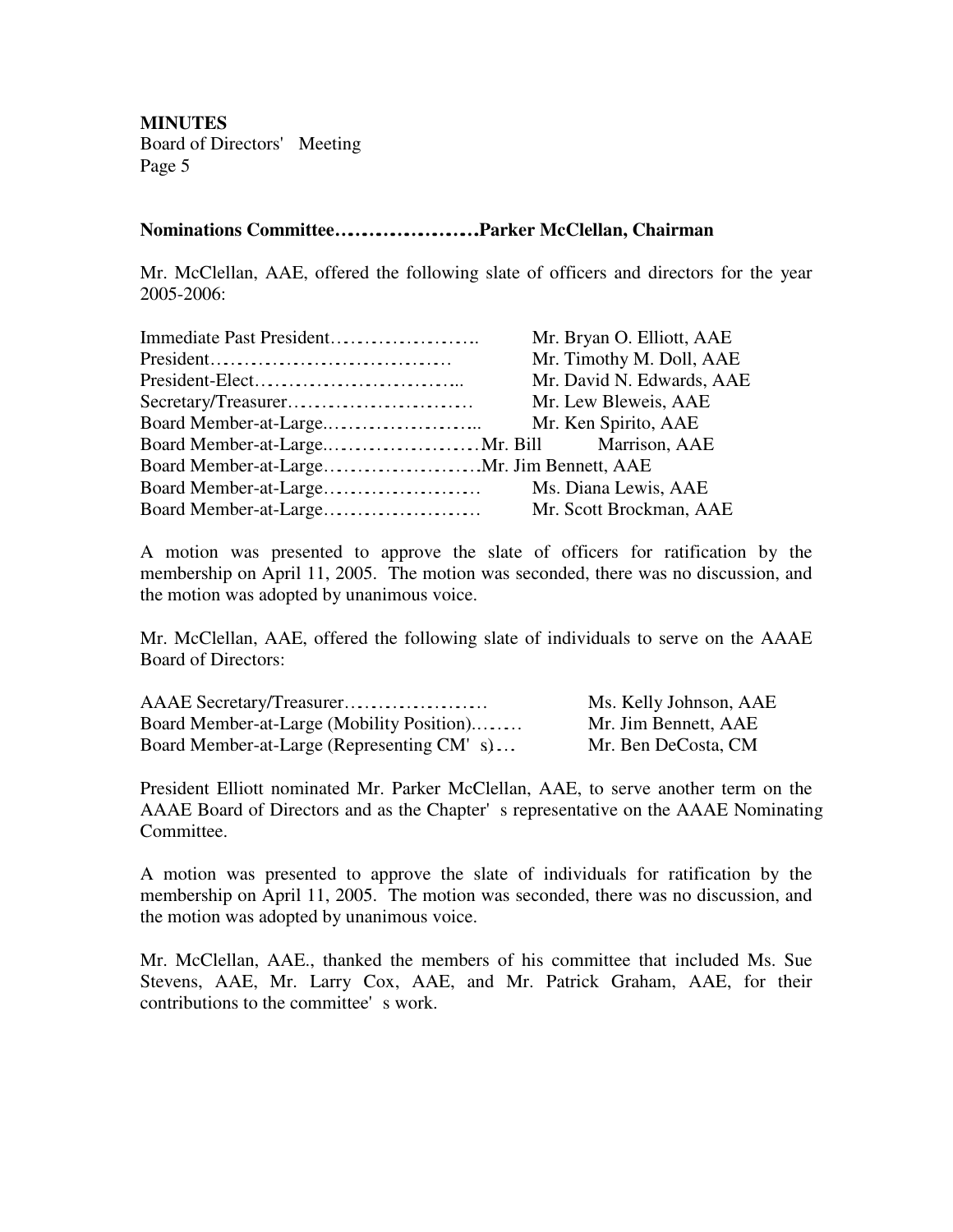## **V. OLD BUSINESS**

President Elliott noted that motions would be called for during the course of the General Membership Meeting to be held April 11, 2005, to ratify or repeal the Chapter's Investment Policy and to reaffirm or repeal the Chapter's Officer Travel Policy.

## **VI. NEW BUSINESS**

In anticipation of the success of the Little Rock SEC-AAAE Annual Conference, Mr. Edwards offered a motion for the Chapter to provide a \$50,000 donation to the Greg Isabel Foundation in keeping with the Chapter's previous commitment of \$100,000 to the Foundation over a five-year period as approved June 21, 2004. He recommended that the donation be approved, with the approval being subject to the Little Rock SEC-AAAE Annual Conference net revenue being at least \$45,000. A motion was received and seconded to approve the donation. There was no discussion and the motion was approved by unanimous voice.

It was noted \$25,000 had been previously paid on the commitment and assuming the forthcoming \$50,000 donation was approved, a balance of \$25,000 would remain. A consensus was voiced that following fulfillment of this commitment, the Chapter should concentrate on continuing to build funds in its own SAMA/SEC-AAAE Scholarship Foundation.

Mr. Bleiweis asked that the Board consider a contribution to the SAMA/SEC-AAAE Scholarship Foundation. There was a discussion as to the amount of the contribution, with a final consensus being to delay a decision on the item until the AAAE Annual Conference in May.

Mr. McClellan asked for discussion regarding future sites for the AAAE/SEC-AAAE Finance and Administration Conference historically held in the State of Florida in January or early February. It was noted AAAE specialty conferences were sometimes moved around the country to promote interest in the conferences and Monterey, California, had expressed an interest in hosting the Finance and Administration Conference. Following discussion it was determined by consensus that this conference should not necessarily be restricted to the State of Florida, but the conference should remain in a state represented by the SEC-AAAE.

Mr. Doll noted Corporate Members were becoming increasingly disturbed by constant requests for monetary support for chapter and national conferences. He recommended the Chapter look at charges associated with our conferences and closely monitor